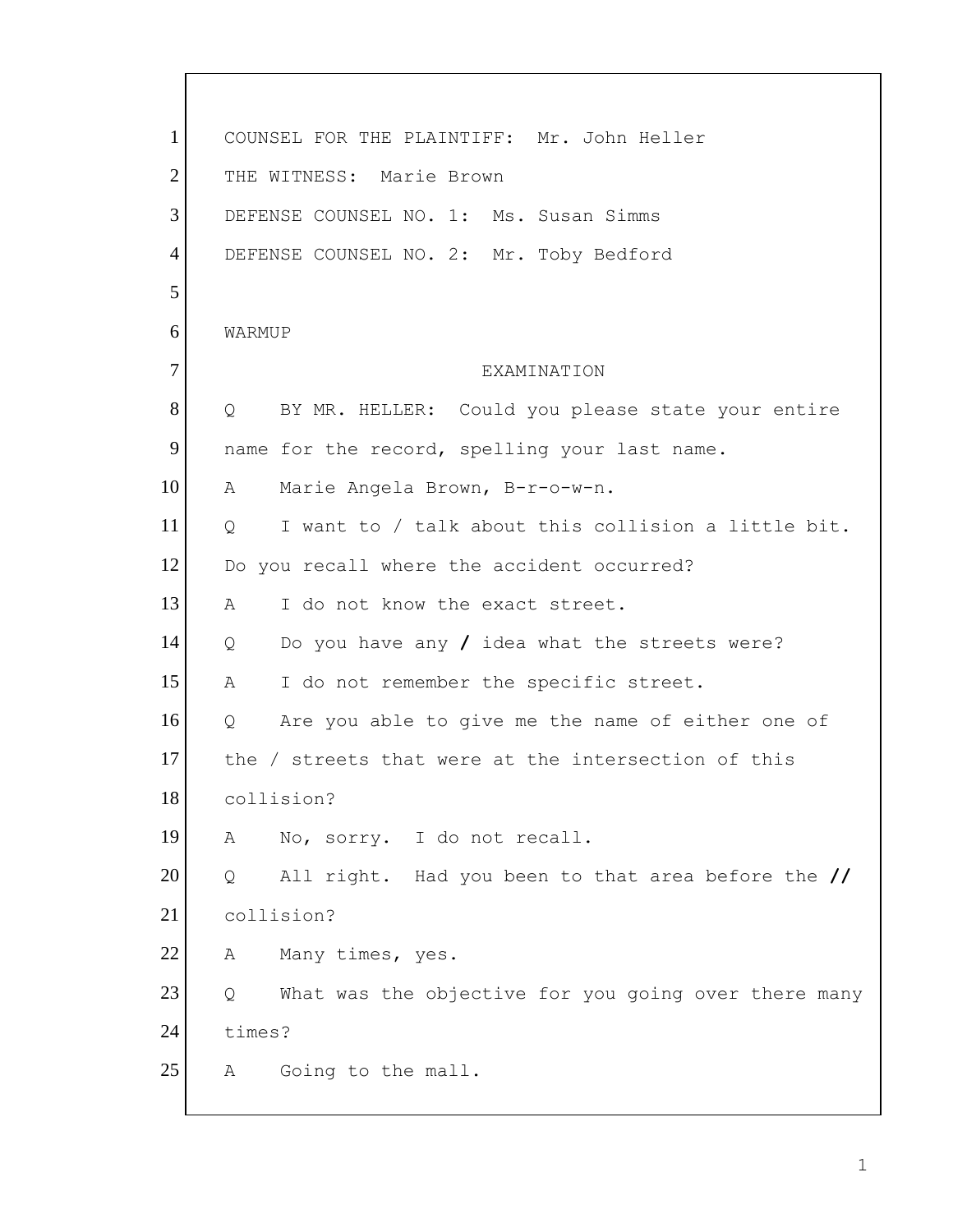1 Q Which mall were you headed to? / 2 A University Town Mall. 3 Q And where would you be coming from? 4 A From Del Mar. 5 MS. SIMMS: Object. Vague and ambiguous. 6 Every time or at the time of this **///** specific 7 accident? 8 | Q BY MR. HELLER: Now, where do you normally come from 9 on your way to the mall? 10 A I usually come from San Diego. 11 Q Okay. Do you live / in San Diego? 12 A I work in San Diego. 13 Q Where do you work? 14 A The California West Institute. Well, I used to work 15 there. I have since **/\*(1)** retired. 16 Q Wonderful. What did you do there? 17 A I was a research accountant. 18 MR. BEDFORD: You need to slow down a little bit. 19 THE WITNESS: Okay. 20 MS. SIMMS: Yes. We understand you / are a little 21 excited, but the court reporter has to take down 22 everything we say. 23 THE WITNESS: Okay. 24 MS. SIMMS: You are kind of jumping in on his 25 questions. **/**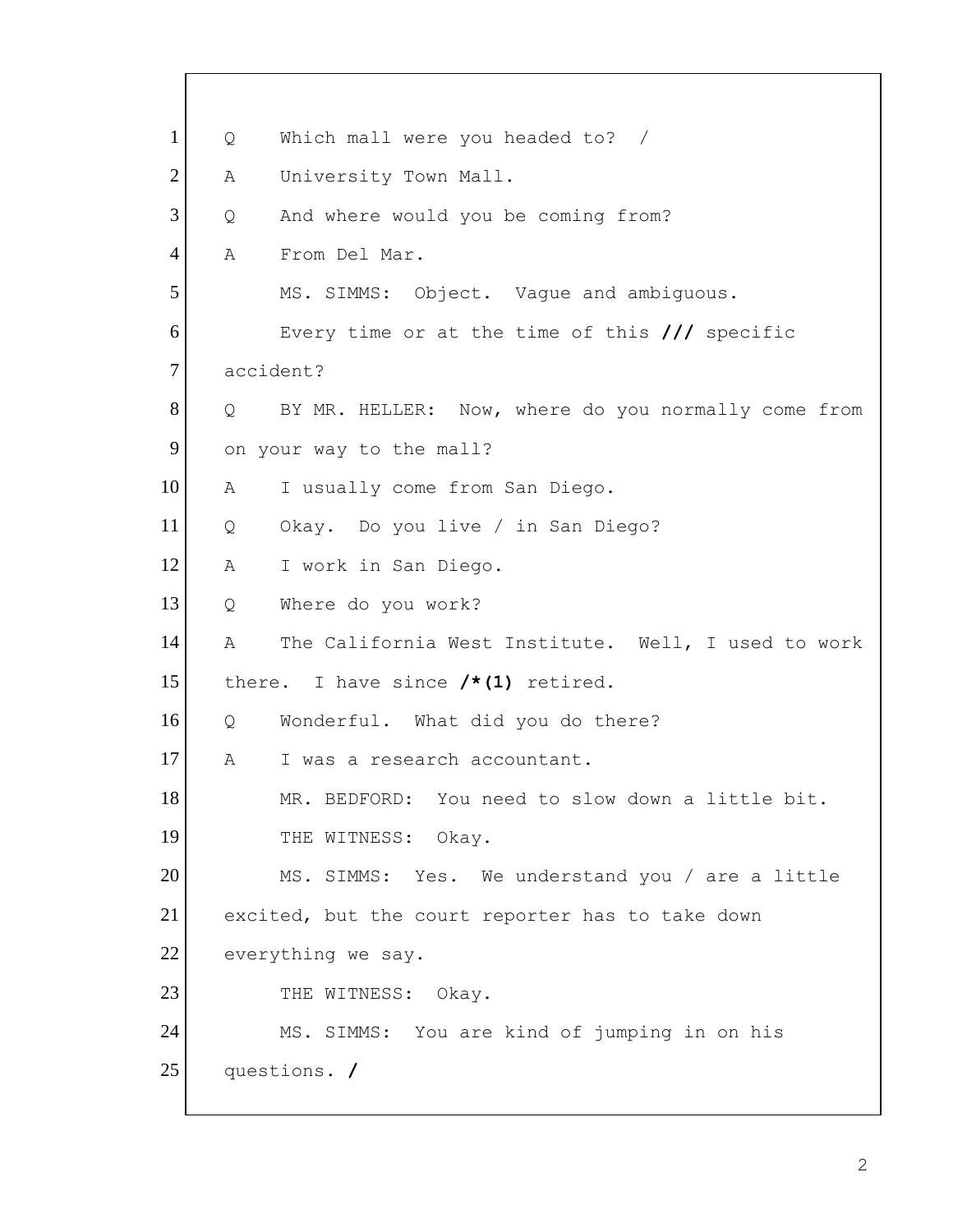1 THE WITNESS: All right. Yes. I am really sorry. 2 MS. SIMMS: Additionally, I might need to object. 3 Q BY MR. HELLER: Are you okay to continue? 4 A Yes.  $5$  Q All right. Do not be nervous. / I will not ask 6 anything that will get you upset. 7 A Thank you for that courtesy, sir. 8 Q When did you retire? 9 A I retired on May 1st // of this year. 10 | Q And what did you do? I know you mentioned you were 11 a research accountant. 12 A Correct. I worked as a research accountant at / the 13 California West Institute. 14 Q And what did you do there? What were your job 15 duties in that position? 16 A Well, I really just tracked the expenses. **///** 17 | Q I understand. Do they spend a lot of money over 18 there? 19 A Yes, sir, they do. They spend millions of dollars.  $20$  Q Oh, really? Hopefully, it is / well spent. 21 | A I think it is, definitely. 22 Q You say you recently retired. And what do you do 23 now to spend your time? 24 A I vacation. 25 Q Good **/\*2** for you.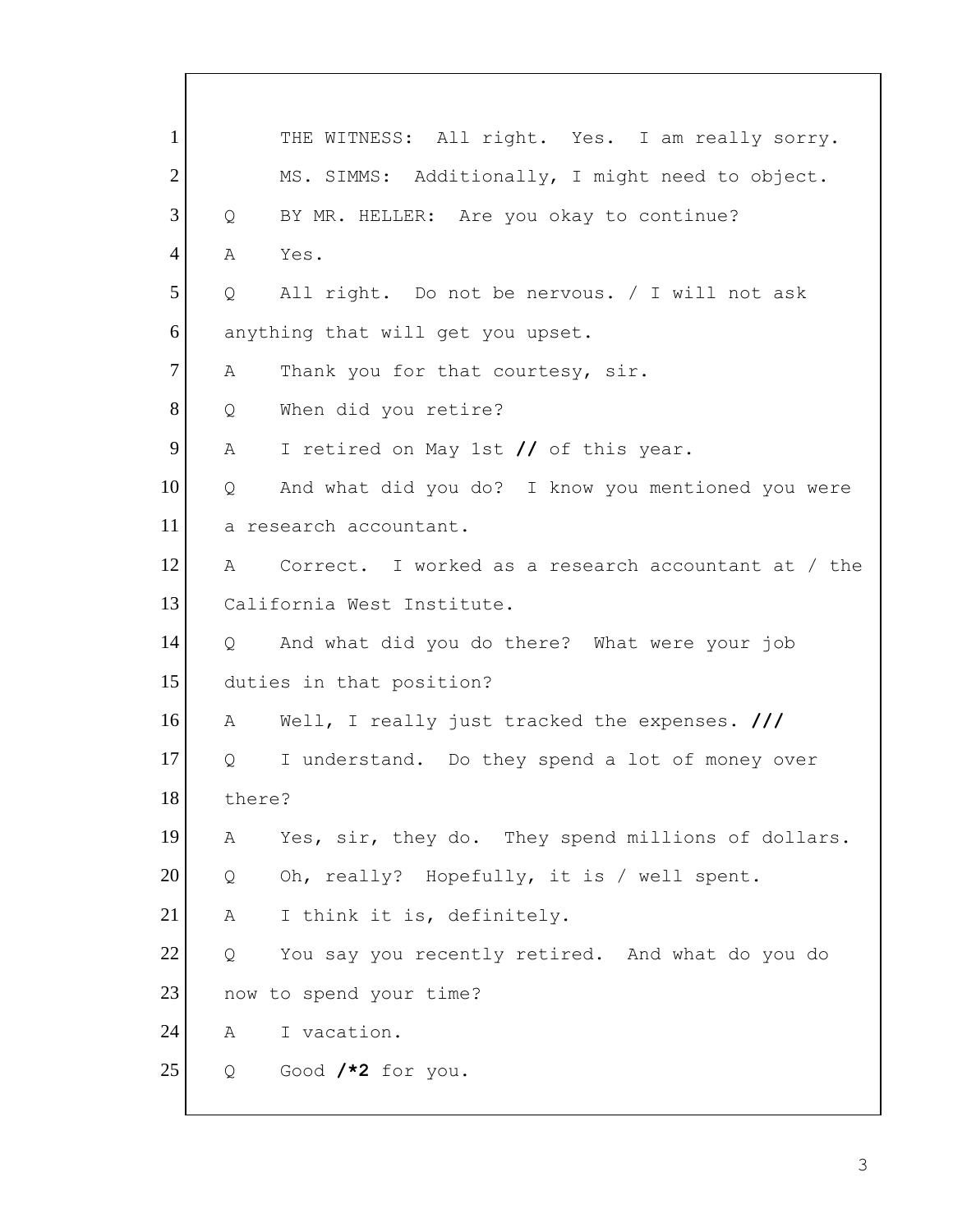| $\mathbf{1}$   | Α          | And I also babysit my grandchildren.                 |
|----------------|------------|------------------------------------------------------|
| $\overline{2}$ | Q          | Good for you. That sounds like entertainment.        |
| 3              | A          | Yes. It is a lot of fun.                             |
| $\overline{4}$ | Q          | Where have you / traveled lately?                    |
| 5              | Α          | I just came back from Japan.                         |
| 6              | Q          | How was that?                                        |
| $\tau$         | Α          | Very good. Very, very good.                          |
| 8              | Q          | Did you vacation by yourself or with someone else? / |
| 9              | Α          | With some relatives.                                 |
| 10             |            | MS. SIMMS: Objection. How is this relevant?          |
| 11             |            | MR. BEDFORD: I will join in that objection.          |
| 12             |            | And, John, can you please hurry this up? I have      |
| 13             |            | some / other things that I need to deal with this    |
| 14             |            | afternoon.                                           |
| 15             | $Q \qquad$ | BY MR. HELLER: With some relatives? Do you travel    |
| 16             |            | with these relatives often?                          |
| 17             | A          | No. It's just from time // to time.                  |
| 18             | Q          | Where else have you traveled?                        |
| 19             | Α          | Before the trip to Japan, I went on a cruise to      |
| 20             | Alaska.    |                                                      |
| 21             | Q          | I have heard that is beautiful. / Would you          |
| 22             |            | recommend it?                                        |
| 23             | Α          | The scenery is awesome.<br>Yes.                      |
| 24             |            | MS. SIMMS: Counsel, this is completely irrelevant.   |
| 25             |            | I will object.                                       |
|                |            |                                                      |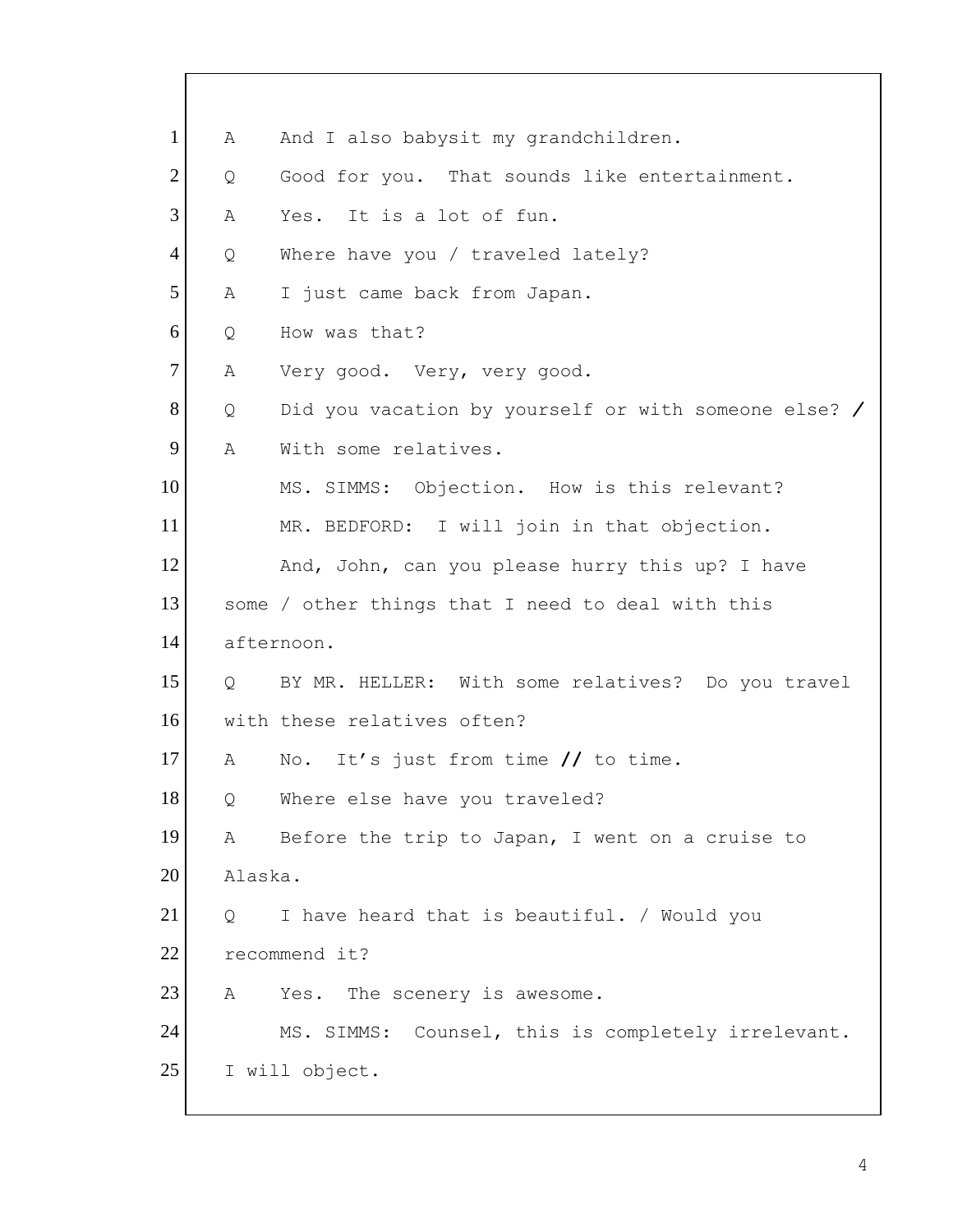1 MR. BEDFORD: I join and urge you to move this **///** 2 along. 3 Q BY MR. HELLER: Now, did any of your relatives join 4 you on the cruise to Alaska? 5 A Some of them did and some did not. 6 Q Can you identify / who accompanied you on that 7 trip? 8 A I apologize, sir, but I can't recall exactly who 9 went with me. 10 Q That's okay. 11 A It was some time ago. **/\*3** 12 13 **END OF WARMUP**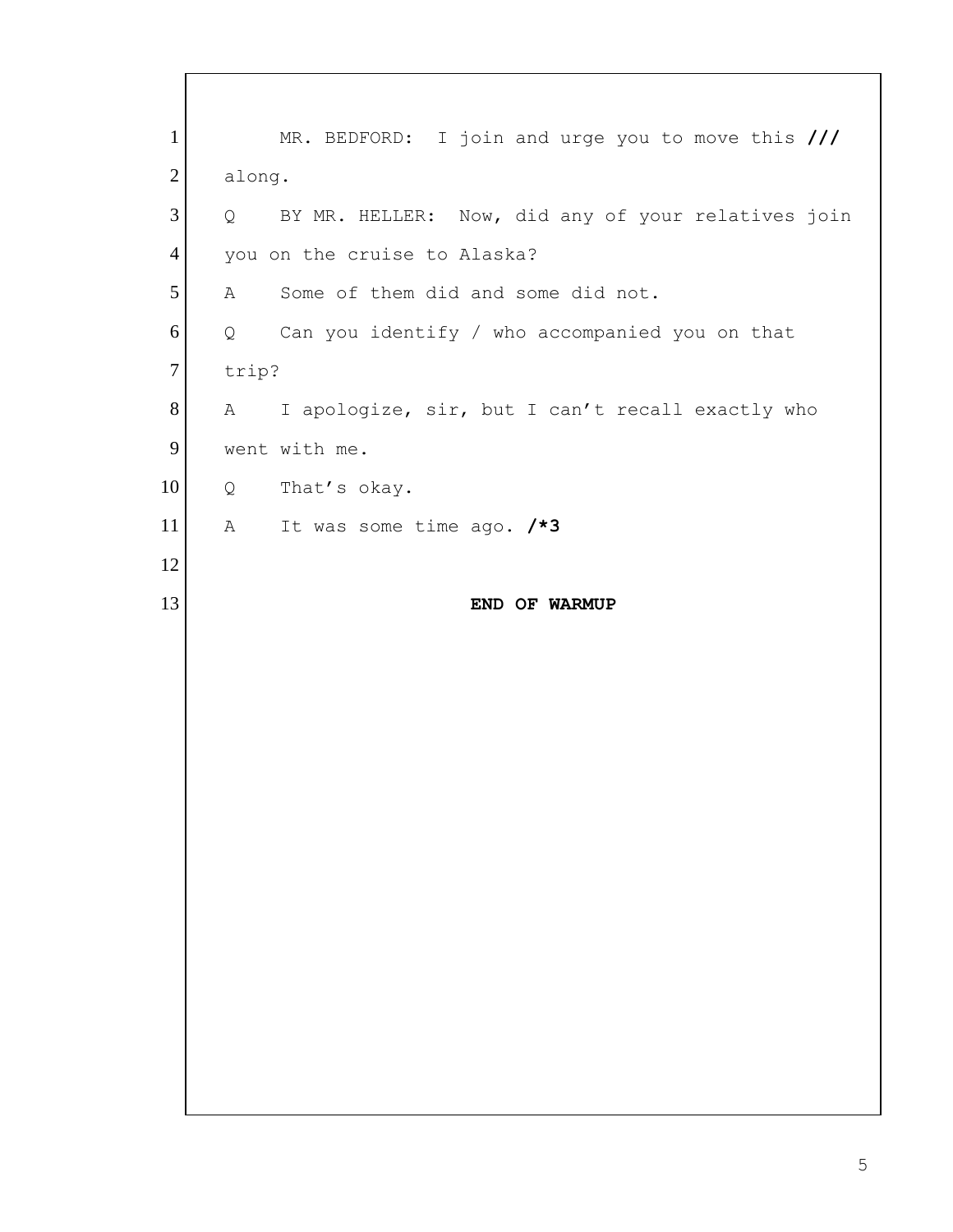| $\mathbf{1}$   | <b>EXAM</b>  |                                                     |
|----------------|--------------|-----------------------------------------------------|
| $\overline{2}$ | Q            | BY MR. HELLER: Ms. Brown, have you ever spoken to   |
| 3              |              | any one of these relatives about this collision?    |
| $\overline{4}$ | A            | Yes. I'm sure that I have at one point or /         |
| 5              |              | another.                                            |
| 6              | Q            | And when did you have this conversation with these  |
| $\overline{7}$ | folks?       |                                                     |
| 8              | A            | I cannot remember.                                  |
| 9              | Q            | Did you have it while you were on the vacation to / |
| 10             | Japan?       |                                                     |
| 11             | Α            | No. I really don't believe so.                      |
| 12             | Q            | Did you have it before the vacation to Japan?       |
| 13             | Α            | No. I am positive I did not.                        |
| 14             | Q            | Did you / have it after the vacation to Japan?      |
| 15             | Α            | It would have been after we returned.<br>Yes.       |
| 16             | Q            | So when did you travel to Japan?                    |
| 17             | Α            | It was on // June 15th.                             |
| 18             | $\mathsf{Q}$ | Is that June 15th of this year?                     |
| 19             | Α            | Yes, sir.                                           |
| 20             | Q            | So sometime between June 15th and July 23rd, you    |
| 21             |              | talked to your relatives / about this collision?    |
| 22             | Α            | $\mathop{\rm No}\nolimits$ .                        |
| 23             | Q            | Okay. Explain to me about when you spoke with them  |
| 24             |              | about this collision.                               |
| 25             | Α            | I did not speak with them.                          |

 $\mathbf{I}$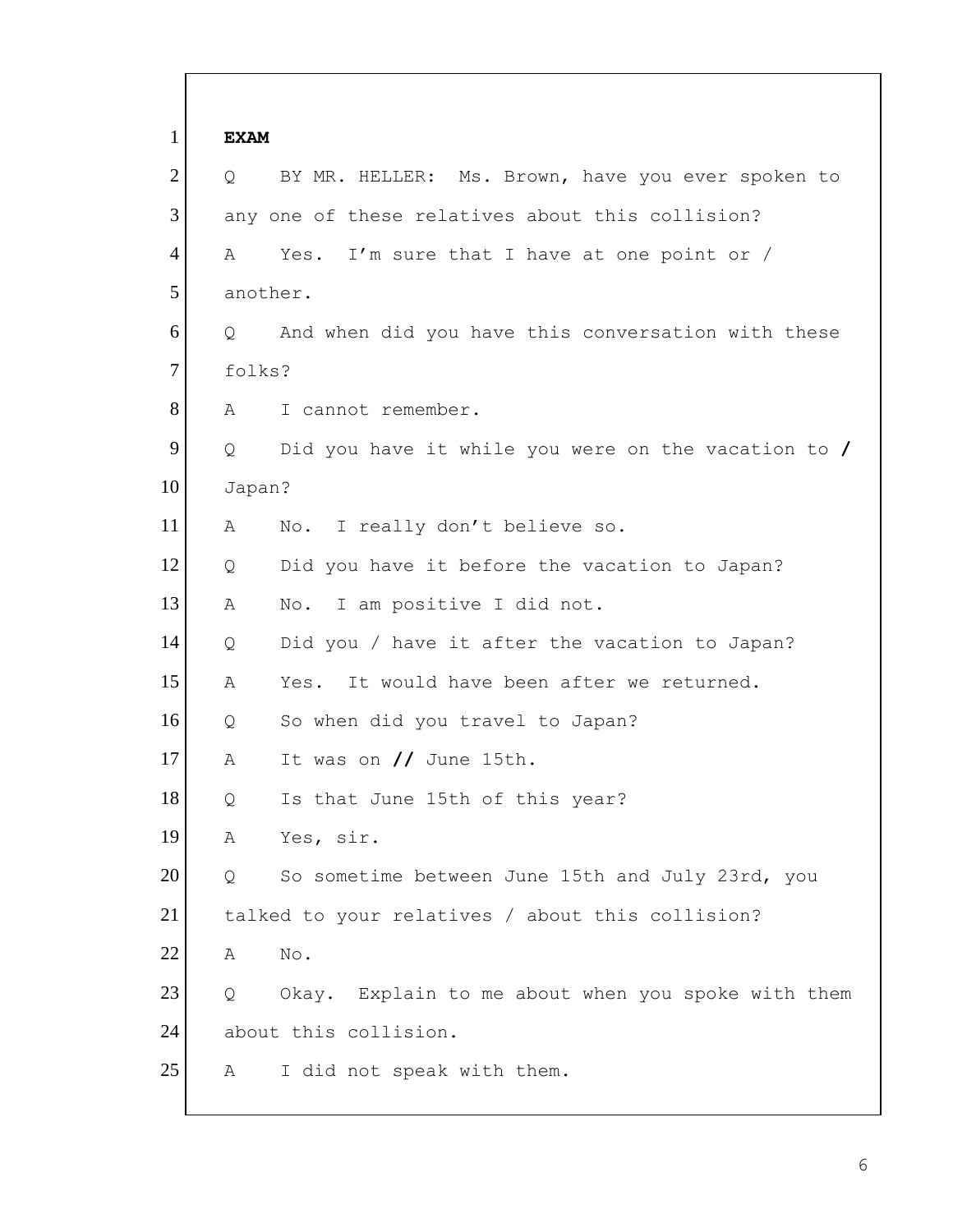| $\mathbf{1}$   | Q         | I thought /// you said that you had spoken with them  |
|----------------|-----------|-------------------------------------------------------|
| $\overline{2}$ |           | about this collision.                                 |
| 3              |           | MS. SIMMS: Objection. Argumentative.                  |
| $\overline{4}$ |           | MR. BEDFORD: I will join.                             |
| 5              | Q         | BY MR. HELLER: You never spoke to your relatives      |
| 6              |           | about / this collision; is that right?                |
| $\overline{7}$ | A         | Not the ones that I travel with.                      |
| 8              | Q         | All right. Have you ever talked to anyone else        |
| 9              |           | about this accident?                                  |
| 10             | Α         | Only /*1 my daughter.                                 |
| 11             | Q         | The reporter is going to ask you to slow down again.  |
| 12             |           | And may I have your daughter's name, please.          |
| 13             | Α         | Amanda.                                               |
| 14             | Q         | And where does / your daughter live?                  |
| 15             | Α         | Amanda lives in the San Diego area.                   |
| 16             | Q         | Can you be more specific for us.                      |
| 17             | Α         | I quess I am not getting your question. / I am        |
| 18             | confused. |                                                       |
| 19             | Q         | Let me clarify.                                       |
| 20             | Α         | Yes, please.                                          |
| 21             | Q         | Do you remember her address?                          |
| 22             | A         | You know what? I remember how to get there, but I     |
| 23             |           | do / not remember her address off the top of my head. |
| 24             | Q         | Okay. Do you know the street she resides on?          |
| 25             | Α         | No, sir. I do not remember. $//$ I am drawing a       |
|                |           |                                                       |

 $\mathbf{I}$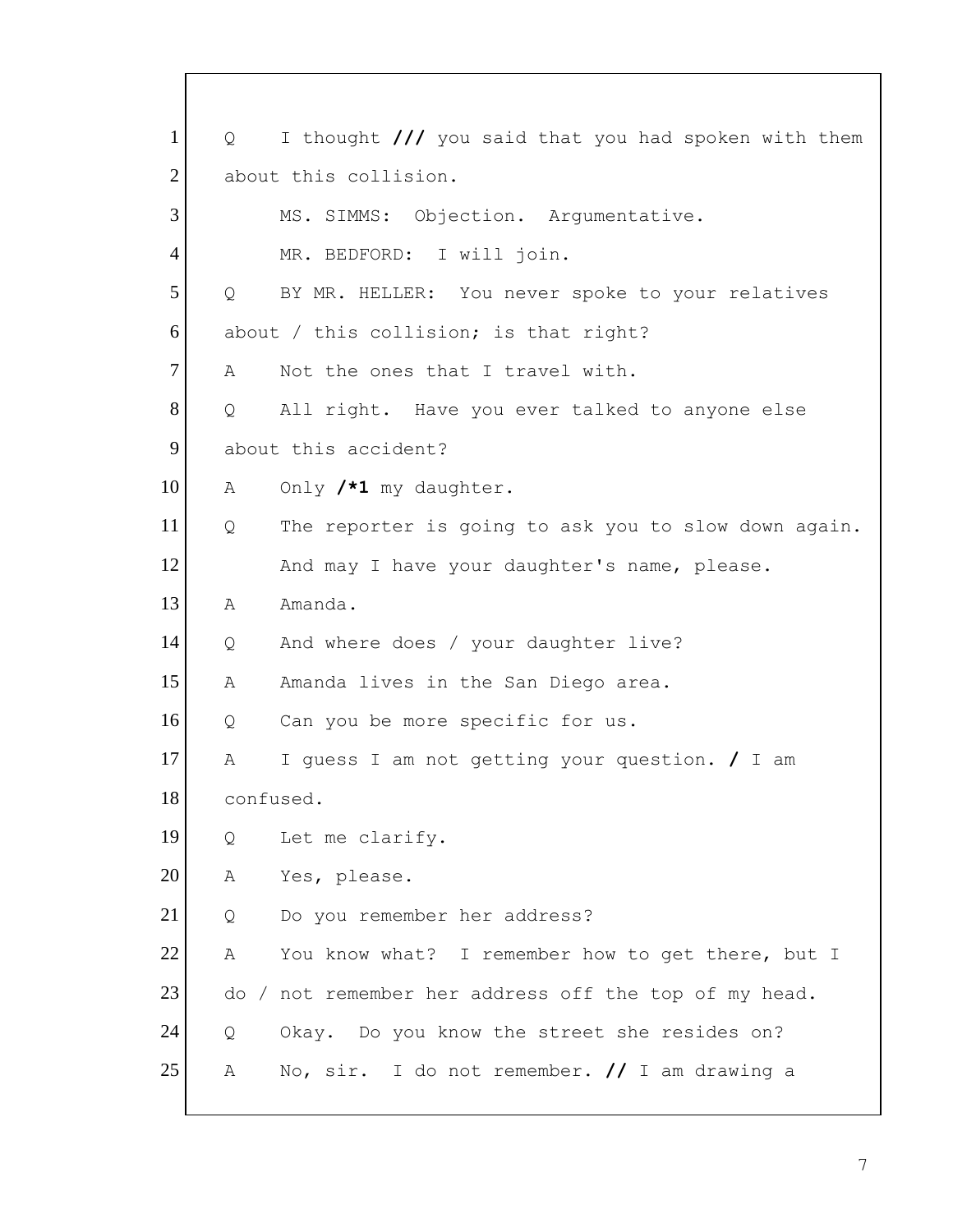1 complete blank at this moment. Q That is all right. A I just cannot seem to remember it right now. 4 | Q Do you remember / anything regarding the route that 5 you usually take? A You mean when I go to my daughter's house? Q Yes. What is your normal route when you **///** are 8 traveling to your daughter's house? 9 A The route? 10 MS. SIMMS: Counsel, why are you concerned about the route she usually takes? You should be concerned only 12 about / the route that she took on the day of this accident. 14 MR. BEDFORD: Excellent point, Susan. 15 MR. HELLER: Fair enough. Let me just go ahead and rephrase the question. **/\*2 [Continue reading without pausing] [Readers re-set time]**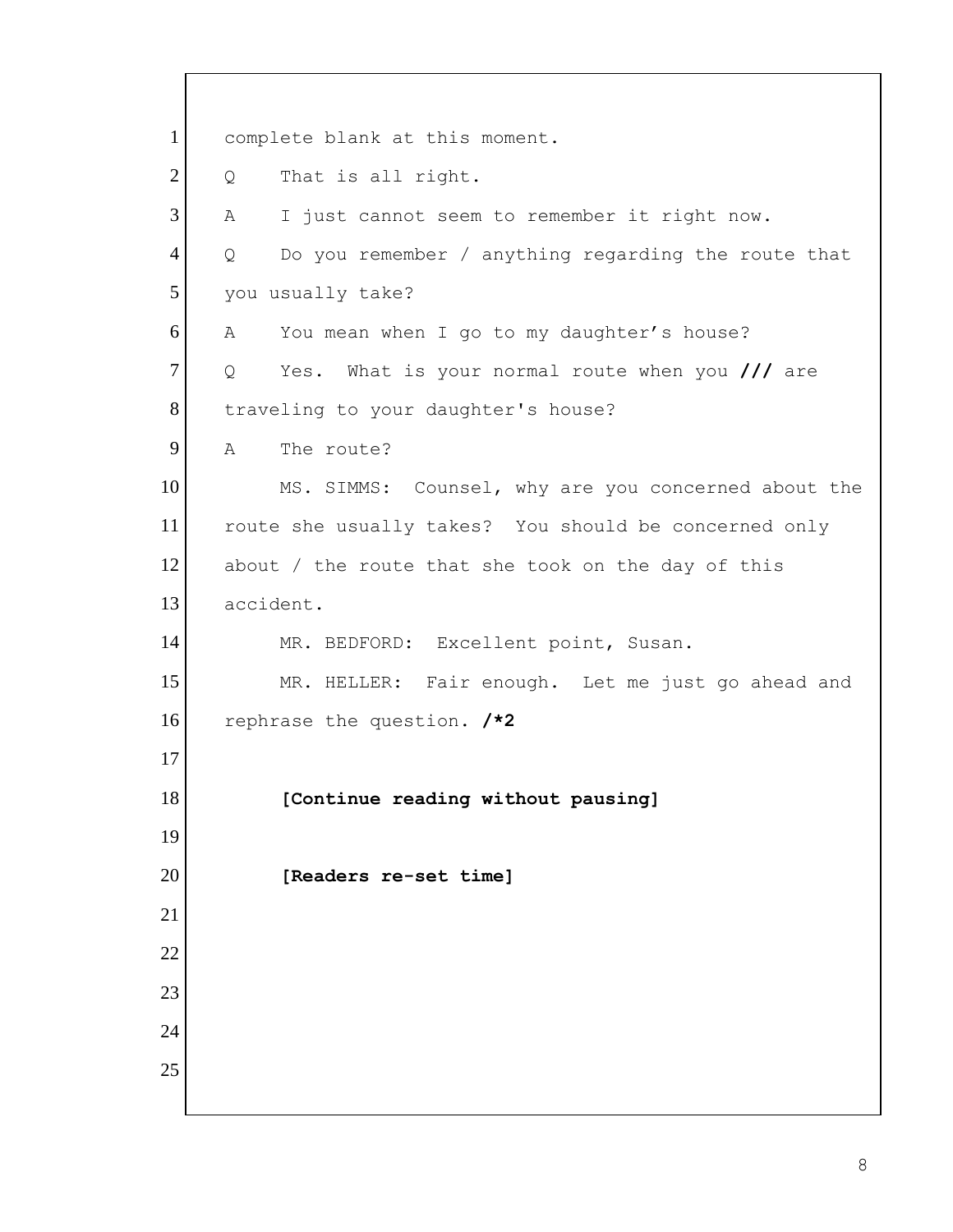| $\mathbf{1}$   | START TYPING                                             |
|----------------|----------------------------------------------------------|
| $\overline{2}$ | BY MR. HELLER: On the day of this collision, were<br>Q   |
| 3              | you going to your daughter's residence?                  |
| $\overline{4}$ | Yes, I was.<br>Α                                         |
| 5              | And what route did you take to arrive there? /<br>Q      |
| 6              | Broadway, I believe. Yes, it was Broadway.<br>Α          |
| $\overline{7}$ | When you left your home that day, was it your<br>Q       |
| 8              | intention to drive directly to your daughter's house? /  |
| 9              | Yes, that was my plan for the day. We were going<br>А    |
| 10             | to go shopping together.                                 |
| 11             | You had no additional stops planned along the way?<br>Q  |
| 12             | For / example, did you need to stop for gasoline?        |
| 13             | No, I was intending to go directly to her house.<br>Α    |
| 14             | Now, Ms. Brown, where do you live? //<br>Q               |
| 15             | I live in Ocean Beach.<br>Α                              |
| 16             | Does anybody reside there with you?<br>Q                 |
| 17             | Α<br>Not right now, no.                                  |
| 18             | Was anybody residing there with you at the time<br>Q     |
| 19             | of / this event?                                         |
| 20             | Well, no.<br>А                                           |
| 21             | Okay. And what did you tell your daughter about<br>Q     |
| 22             | what happened in this collision?                         |
| 23             | MS. SIMMS: Objection. Lacks foundation.                  |
| 24             | MR. BEDFORD: And assumes facts.                          |
| 25             | BY MR. HELLER: Did /// you tell your daughter about<br>Q |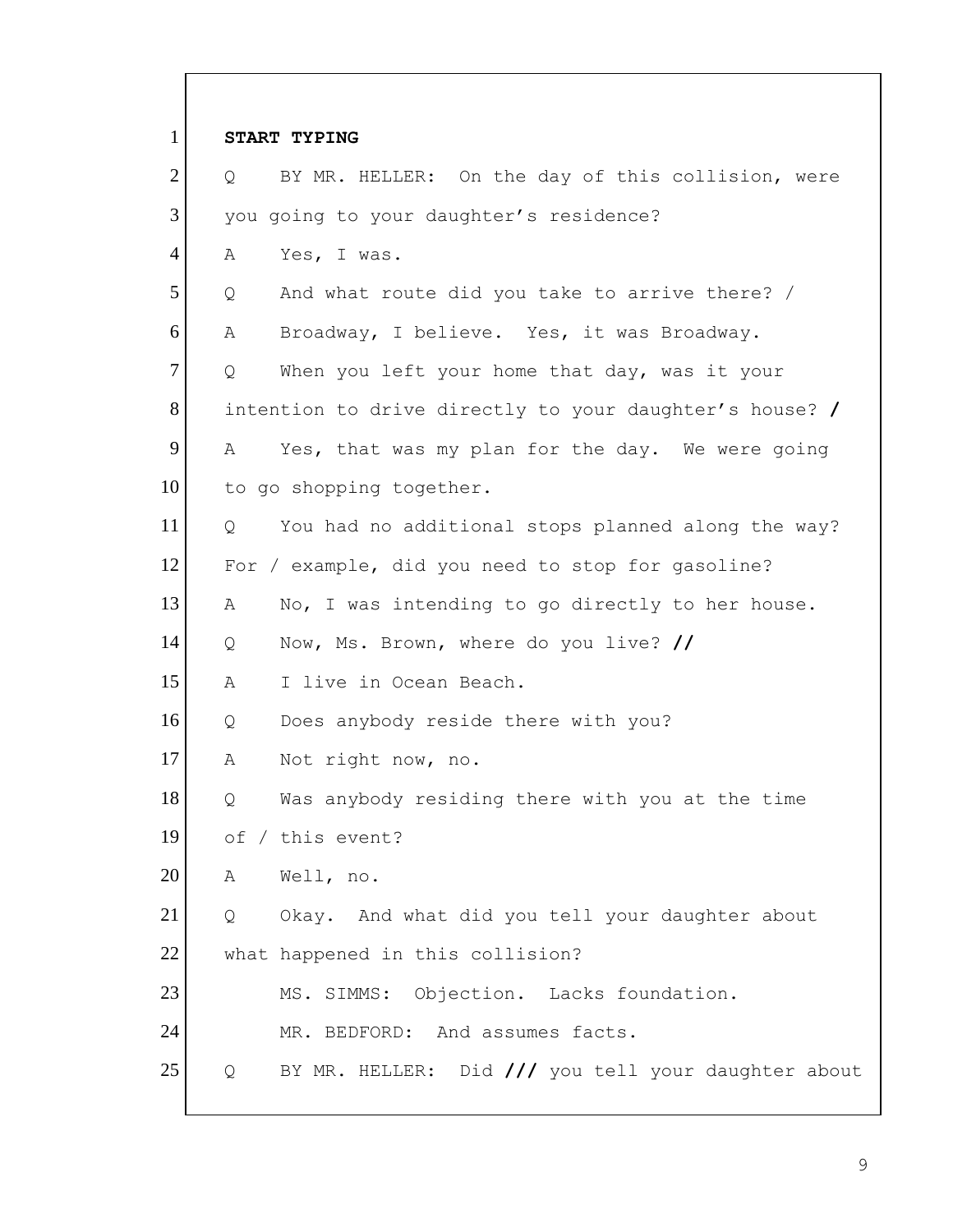1 the collision you were in? 2 A Yes, of course I did.  $3$  Q and do you remember what you told her about what / 4 happened in the collision?  $5$  A I told her about how silly it was that I was being 6 talked to so shamefully. Mr. Gardner, the rider, was **/\*1** 7 cussing. He was using very bad words. 8 | Q Okay. Now, we will get to that, but first let me 9 make sure I understand your testimony. Did / you say how 10 ridiculous something was? 11 A Yes, I did. It was just unbelievable that he was 12 cussing at me when it certainly was his fault. **/** 13 Q All right. Okay. 14 A He was foulmouthed, I mean. 15 | Q There you go. Okay. I understand. 16 A He was completely foulmouthed, from head to toe. 17 Q He got / all of you, then? 18 A Yes. 19 MR. BEDFORD: Did the cursing bother you? 20 THE WITNESS: Yes, it did irritate me. 21 | Q BY MR. HELLER: Was Mr. Gardner pretty agitated that 22 this had happened? 23 A He // was extremely agitated. 24 Q Did he reference why? 25 A Yes.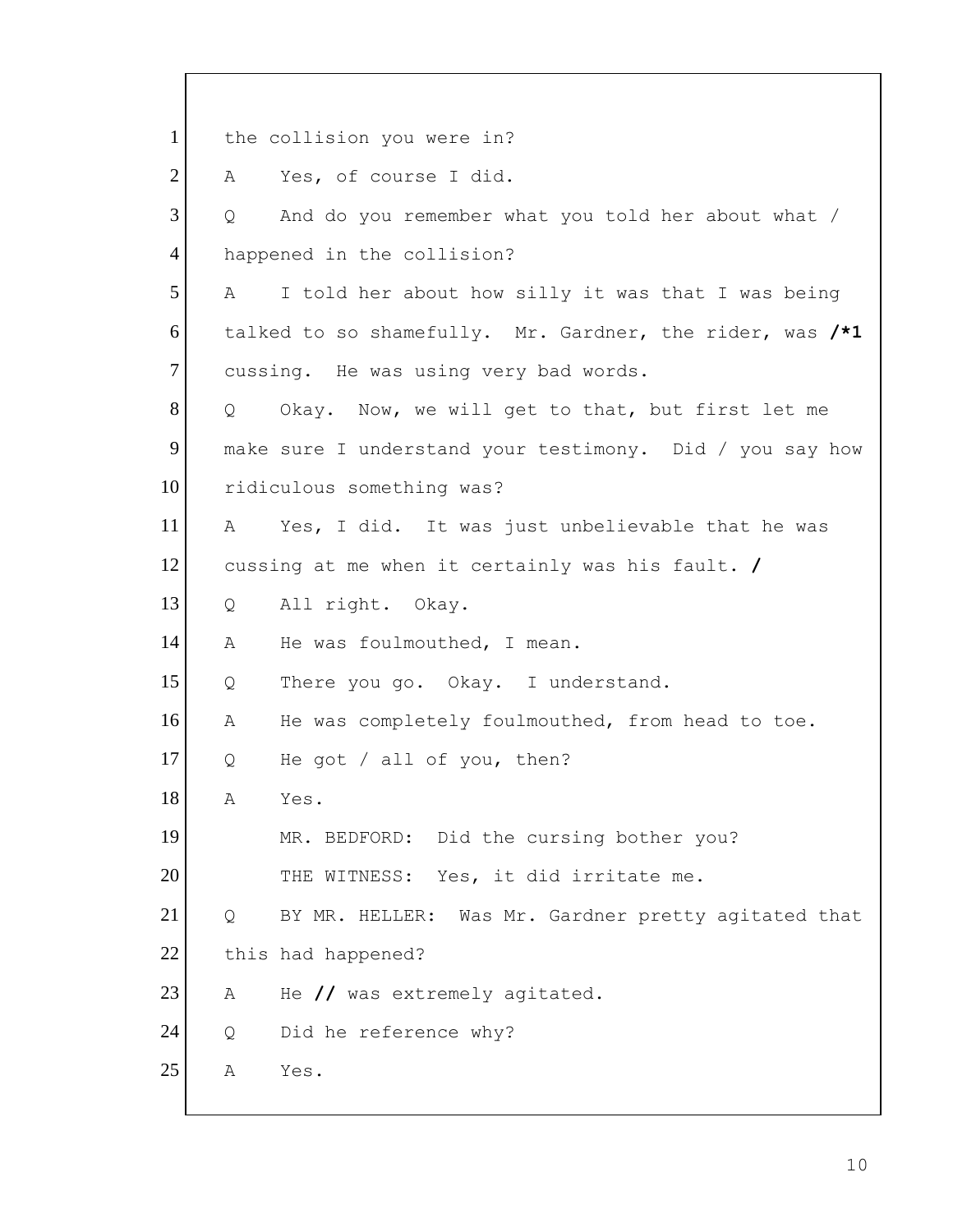| $\mathbf{1}$   | Q        | And what did he tell you?                            |
|----------------|----------|------------------------------------------------------|
| $\overline{2}$ | Α        | Well, he crashed into me. It was his fault. I        |
| 3              |          | do / not know why he was agitated.                   |
| $\overline{4}$ | Q        | Well, did he just swear at you, or did he tell you   |
| 5              |          | why he was agitated?                                 |
| 6              | Α        | Yes, he really $//$ swore at me.                     |
| $\tau$         | Q        | I understand it was upsetting to you.                |
| 8              | Α        | It certainly was.                                    |
| 9              | Q        | Did he explain to you why he was so upset with       |
| 10             | you? $/$ |                                                      |
| 11             | Α        | I remember him saying that it was happening again.   |
| 12             | Q        | What does that mean? Did he explain further?         |
| 13             | Α        | I was not positive what he meant by /*2 that, but he |
| 14             |          | told me that he had just been injured.               |
| 15             | Q        | Had he been in an accident previously?               |
| 16             | Α        | I do not understand from what. He / did not really   |
| 17             | explain. |                                                      |
| 18             | Q        | Did you ask him how he had been injured?             |
| 19             | Α        | How could I ask him questions? He was so irritated.  |
| 20             |          | MS. SIMMS: He only / asked you if you inquired.      |
| 21             |          | THE WITNESS: No, I did not.                          |
| 22             |          | MS. SIMMS: Okay.                                     |
| 23             |          | THE WITNESS: I apologize.                            |
| 24             |          | MR. BEDFORD: That is okay, ma'am. Just answer the    |
| 25             |          | question as it is posed to / you.                    |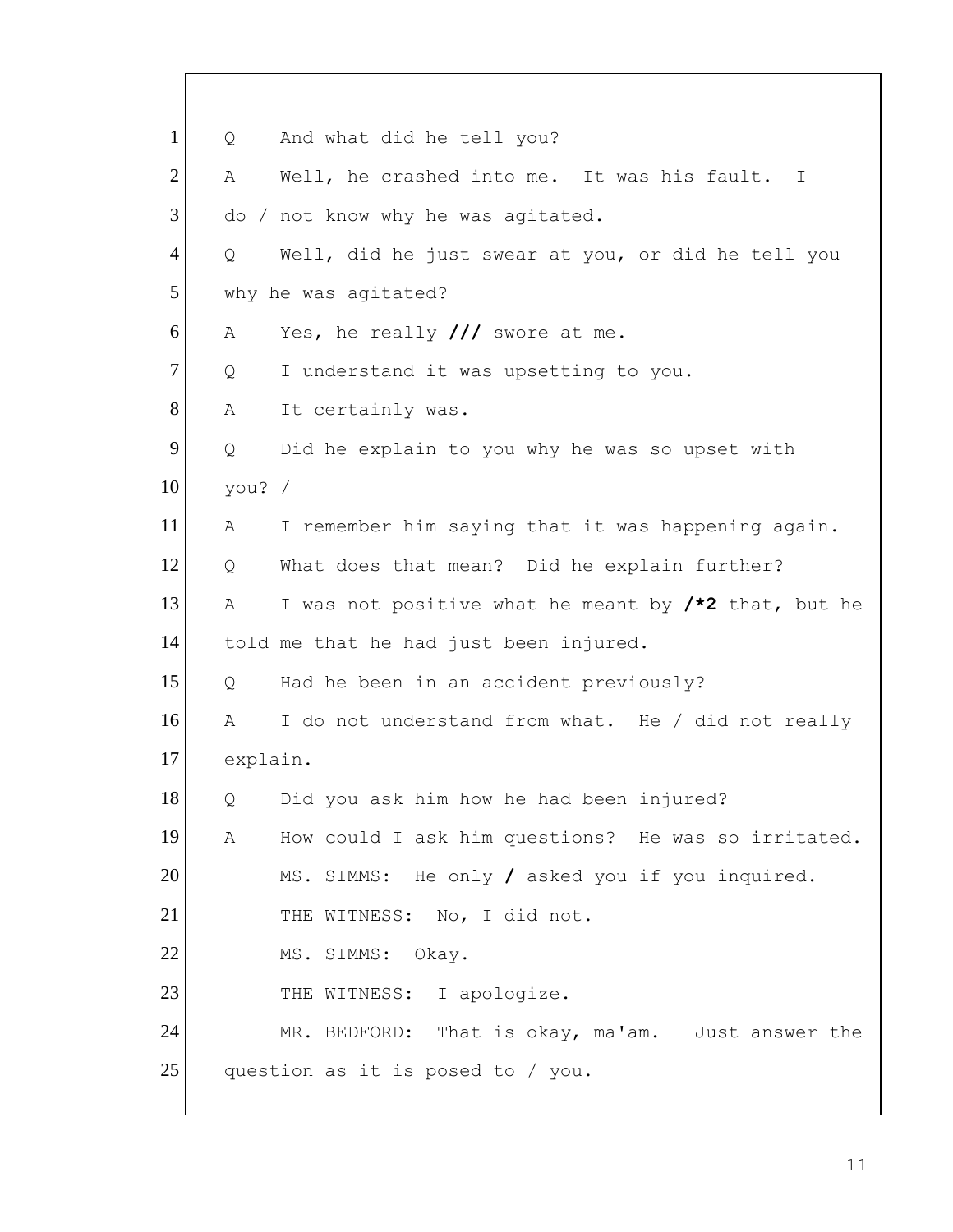1 | Q BY MR. HELLER: And am I correct that you did not 2 ask Mr. Gardner any questions about his prior injuries? 3 A Yes, you are correct. I did not **//** ask him that. 4 Q Okay. And did the police arrive at the scene of the 5 accident? 6 A Subsequently, yes. 7 Q Was it a single officer? 8 A No, there were / two of them. 9 Q Did you tell the police officers that Mr. Gardner 10 was being disrespectful to you by swearing at you? 11 A Yes, I most certainly **///** did. 12 | Q Okay. And what officer did you share that with? 13 A I do not remember the names. 14 Q Have you ever seen the police report? 15 A No, sir. / 16 Q Did you ever read the police report? 17 A Well, I remember the police officer telling me not 18 to worry about the --19 MR. HELLER: All right. I am going **/\*3** to move to 20 strike that answer. That was not my question. 21 MR. BEDFORD: Agreed, Counselor. That was not what 22 you had asked her. 23 MS. SIMMS: His question was if / you have ever seen 24 the police report. 25 THE WITNESS: I do not remember. I am sorry. I do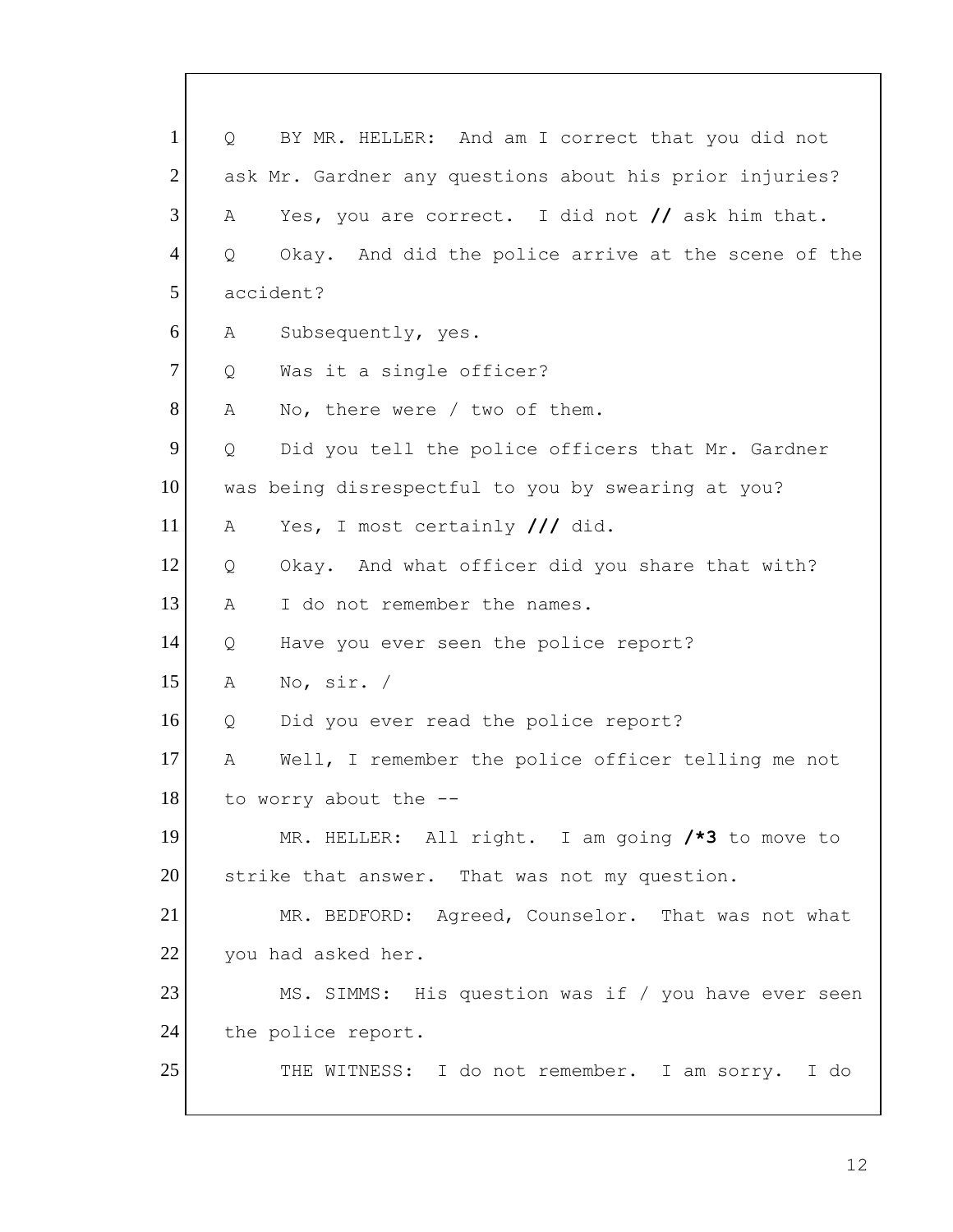1 not remember. 2 Q BY MR. HELLER: Okay. Do you know if you have **/** 3 ever reviewed it or if you have ever seen it? 4 A I do not even remember if I saw it. 5 | Q Okay. Did anyone other than Ms. / Simms tell you 6 what statements the police attributed to you in the 7 police report? 8 A Can you ask that question again, please? I don't 9 understand. 10 Q Yes, // of course. 11 Has anyone other than your lawyer shared with you 12 what statements the police officer said you made in the 13 police report? 14 A I do **/** not recall. 15 Q All right. Your answer is you do not recall if 16 someone has ever shared with you the statements that the 17 officer attributes to **///** you in the police report. Is 18 that true? 19 A Yes.  $20$  Q And if I understand you correctly, you have never 21 reviewed it and you do not recall / if you have ever seen 22 it; correct? 23 MS. SIMMS: Counsel, I think you asked her that 24 question already. Objection. Asked and answered. 25 MR. BEDFORD: I agree. You asked her **/\*4** that one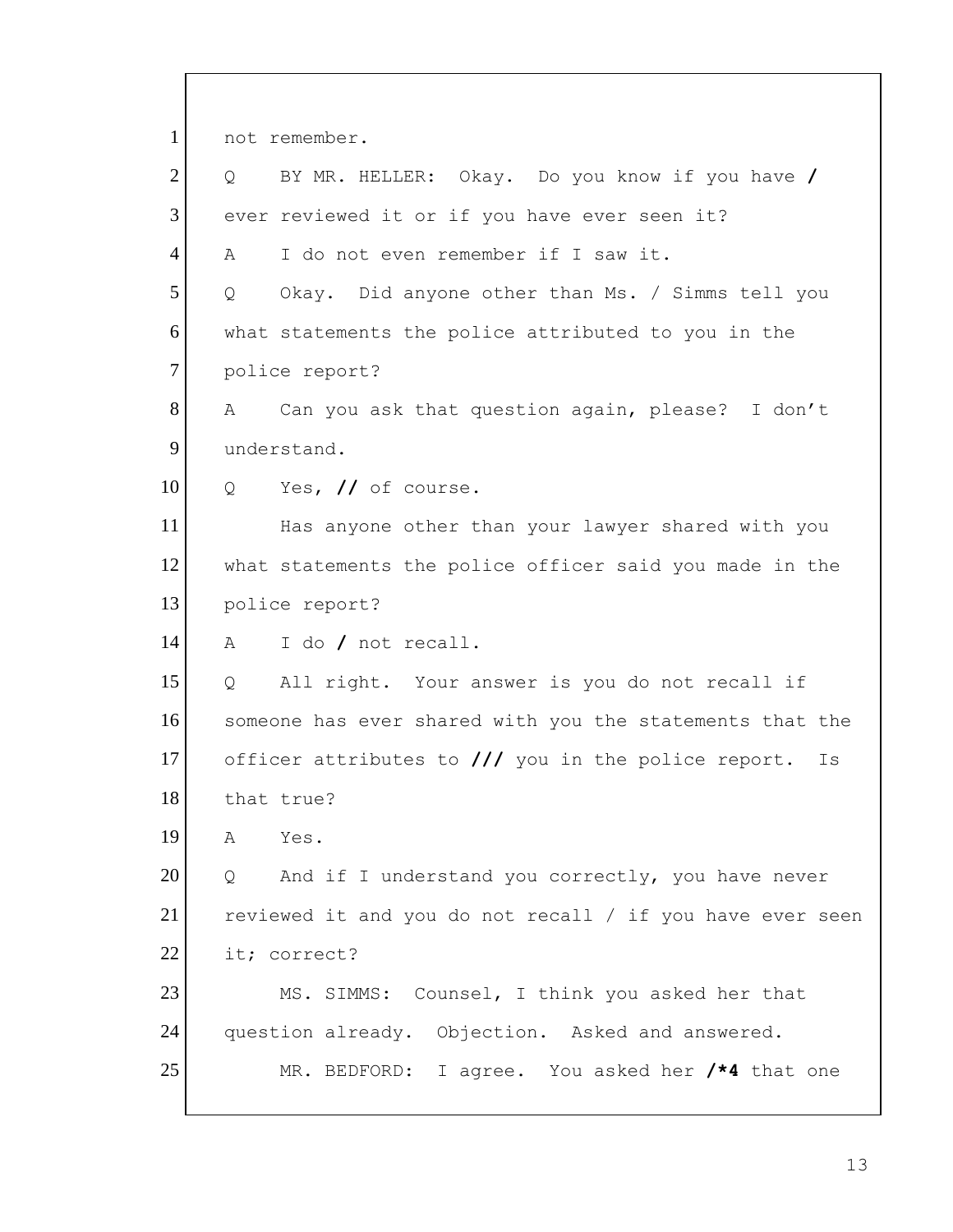1 earlier. 2 THE WITNESS: And I answered it. 3 Q BY MR. HELLER: All right. Now, how long after this 4 collision did the police officers arrive on scene? 5 A I do not / recall. 6 Q What were you doing while waiting for the police to 7 arrive? 8 A I was upset about Mr. Gardner. 9 Q In what respect? 10 A Because I was mad. **/** 11 Q You were angry? 12 A Yes. 13 Q Okay. Why were you angry? 14 A Because he was the one who hit me. 15 Q Okay. And where did his bicycle contact you? / 16 A Approximately the tail end of my car. 17 Q Okay. Was that on the passenger side? 18 A Yes. 19 Q Okay. And before his bike hit the very tail end **//** 20 of the passenger side of your car, had you ever seen him 21 before? 22 A No. 23 Q Okay. So you never saw the bicycle before this 24 collision -- 25 A No. /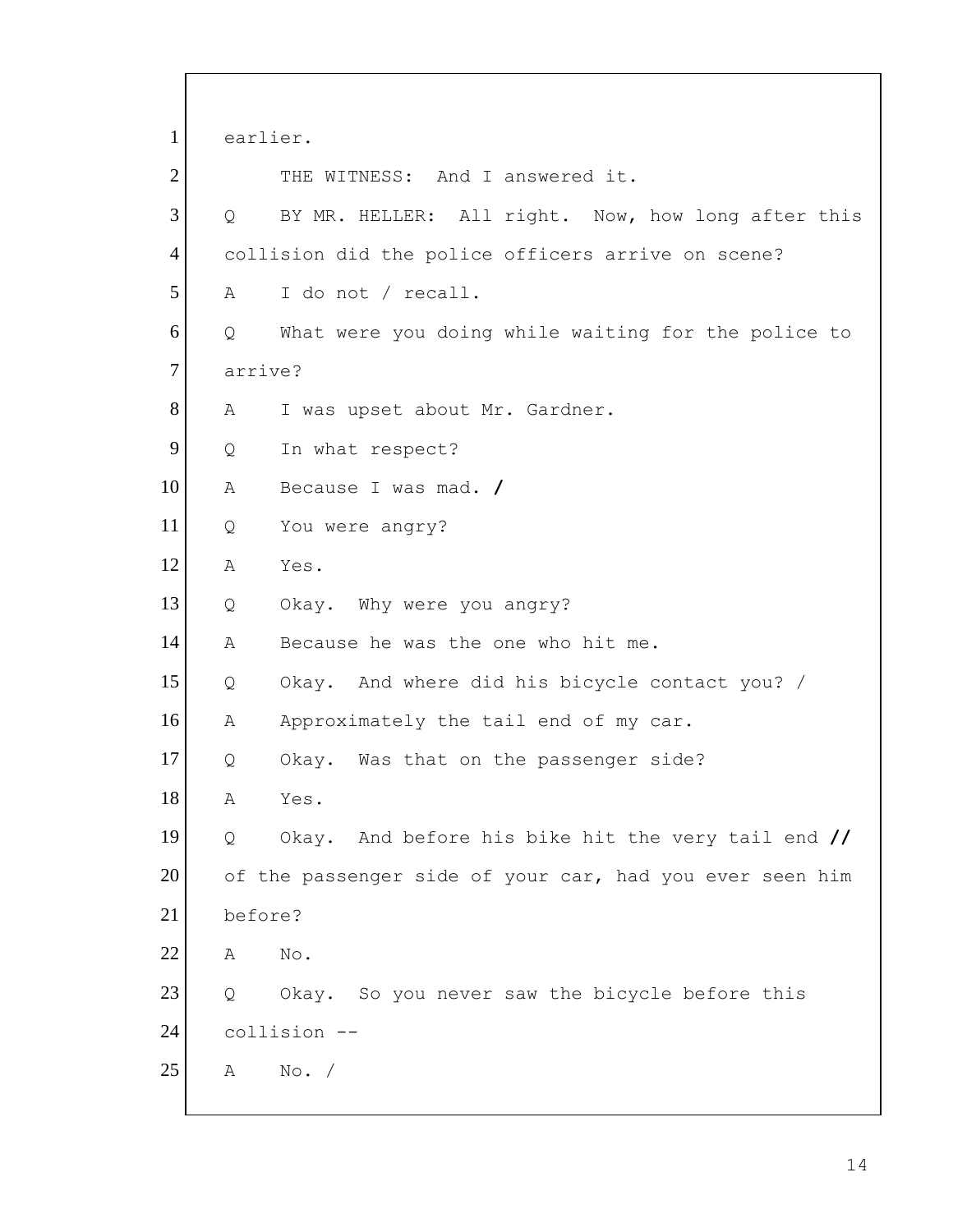| $\mathbf{1}$   | $Q \qquad \qquad$ | -- occurred? You need to slow down; okay?              |
|----------------|-------------------|--------------------------------------------------------|
| $\overline{2}$ |                   | MS. SIMMS: I know it is hard, but you really need      |
| 3              |                   | to wait for the entire question before you answer. /// |
| $\overline{4}$ | $\overline{Q}$    | BY MR. HELLER: You never saw the bicycle before        |
| 5              |                   | this collision occurred; is that true?                 |
| 6              | A                 | No, I did not.                                         |
| 7              | Q                 | Very well. Very well.                                  |
| 8              |                   | And you do not remember / the name of the street       |
| 9              |                   | that you were on when this collision occurred; is that |
| 10             | correct?          |                                                        |
| 11             | A                 | No, I do not remember.                                 |
| 12             |                   | MS. SIMMS: Objection. Asked and answered. /*5          |
| 13             |                   | You really must slow down to give me an opportunity    |
| 14             |                   | to object.                                             |
| 15             |                   | THE WITNESS: Okay. It just makes me mad.               |
| 16             |                   | MR. BEDFORD: That is understandable. Just take a       |
| 17             |                   | few / seconds before you answer.                       |
| 18             |                   | THE WITNESS: Okay.                                     |
| 19             | Q                 | BY MR. HELLER: You said you were getting mad.<br>Are   |
| 20             |                   | you getting mad now?                                   |
| 21             | Α                 | No.                                                    |
| 22             | Q                 | Very well.                                             |
| 23             |                   | Getting back to our accident, which / direction were   |
| 24             |                   | you traveling before the collision occurred?           |
| 25             | Α                 | I am not good with north and south.                    |
|                |                   |                                                        |

 $\mathbf{I}$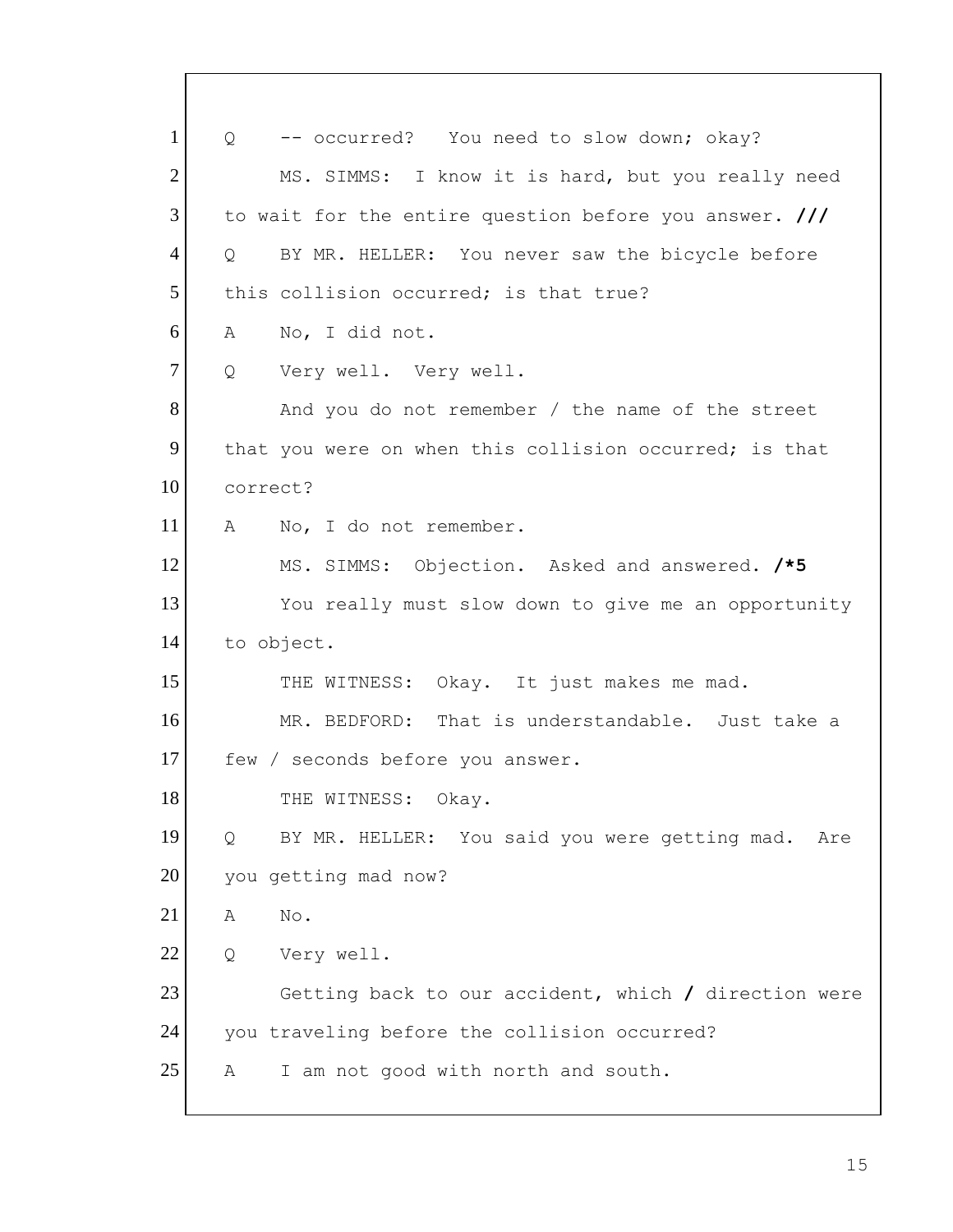| $\mathbf{1}$   | Please run through with me where you were coming /<br>$Q \qquad \qquad$ |
|----------------|-------------------------------------------------------------------------|
| $\overline{2}$ | from.                                                                   |
| 3              | I do not remember the avenue, but I came from San<br>$\mathbf{A}$       |
| 4              | Diego.                                                                  |
| 5              | I understand. Give me the direction that you drove<br>Q                 |
| 6              | from San Diego. //                                                      |
| 7              | What is the street that I took? I do not remember<br>A                  |
| 8              | the name of the road.                                                   |
| 9              | Do you remember the name of any of the / streets?<br>Q                  |
| 10             | A<br>I recall it is close to Seventh Street.                            |
| 11             | MS. SIMMS: Isn't Seventh an avenue and not a                            |
| 12             | street? Seventh Avenue?                                                 |
| 13             | THE WITNESS: Well, I recall it as Seventh ///                           |
| 14             | Street.                                                                 |
| 15             | Q BY MR. HELLER: Okay. Were you on Seventh Street?                      |
| 16             | Jefferson Drive, I think, is the road that I came<br>$A \sim$           |
| 17             | from before I turned left.                                              |
| $18\,$         | So which direction / were you heading while<br>Q                        |
| 19             | proceeding on Jefferson Drive?                                          |
| 20             | Do you mean the direction? I am not good with<br>A                      |
| 21             | directions like that. I am very $/*6$ sorry.                            |
| 22             | Well, give me the best estimate that you can.<br>Q                      |
| 23             | I will do my best, sir.<br>А                                            |
| 24             | Which direction were you traveling on Jefferson<br>Q                    |
| 25             | Drive before / the accident occurred?                                   |
|                |                                                                         |

 $\mathsf{l}$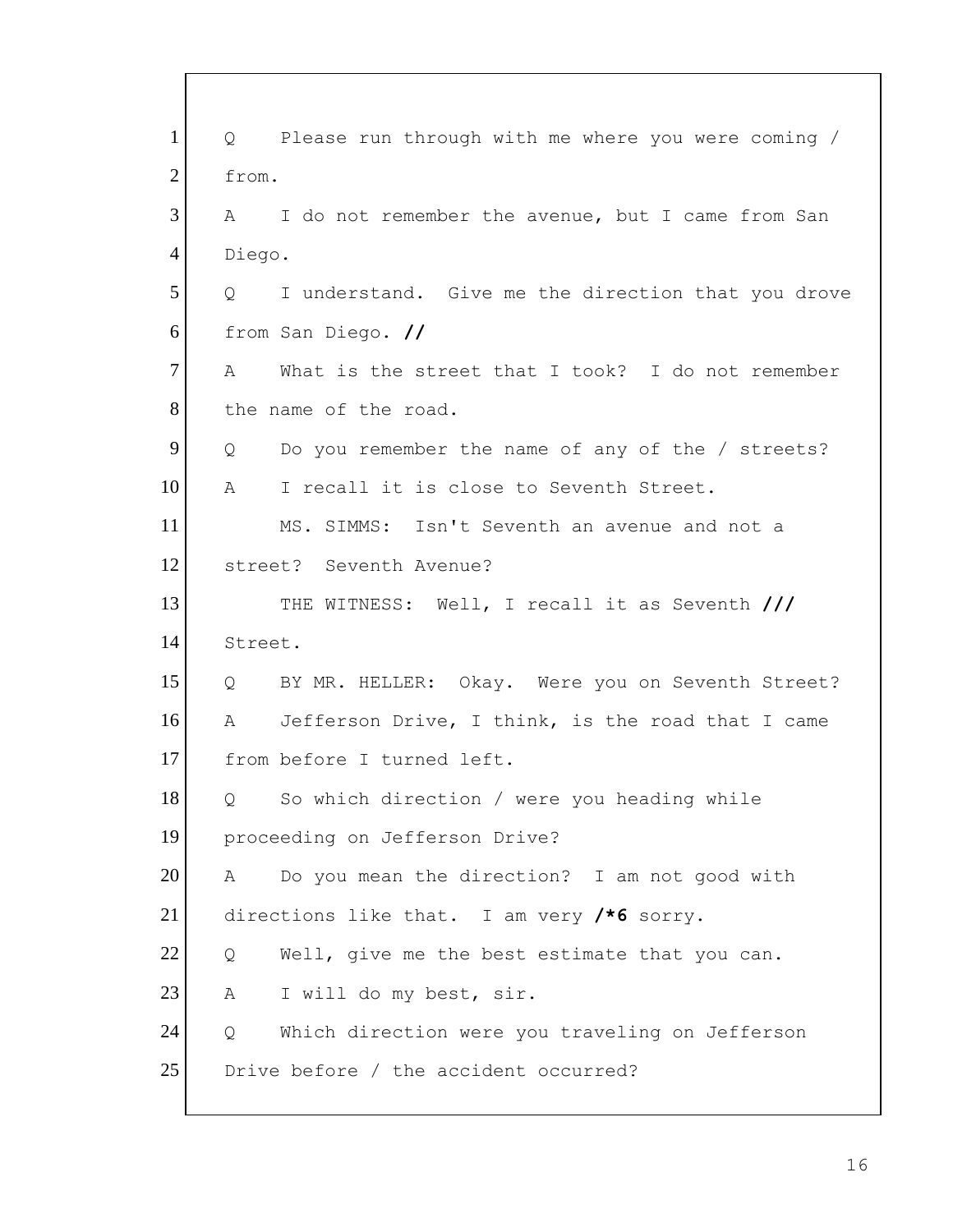| $\mathbf{1}$   | A              | I can only tell you I was going in the direction of      |
|----------------|----------------|----------------------------------------------------------|
| $\overline{2}$ | the mall.      |                                                          |
| 3              | Q              | Okay.                                                    |
| $\overline{4}$ | A              | I really don't know which direction that / is.           |
| 5              | Q              | Well, you were coming from San Diego; correct?           |
| 6              | А              | Yes, that's correct.                                     |
| 7              | Q              | Do you think you turned left off Jefferson Drive?        |
| 8              | Α              | Yes. I turned left. /                                    |
| 9              | Q              | Were you going to the mall?                              |
| 10             | Α              | No, I wasn't going to the mall. I was just going in      |
| 11             |                | that general direction.                                  |
| 12             | $\overline{Q}$ | Okay. And you do // not remember the name of the         |
| 13             |                | street you were traveling on; is that correct?           |
| 14             | A              | Wait a second. Can we go back?                           |
| 15             | Q              | Okay. Did you need / to correct something?               |
| 16             | A              | I turned left from Jefferson Drive. It was               |
| 17             |                | definitely left.                                         |
| 18             | Q              | Okay. You know you were on Jefferson Drive heading       |
| 19             |                | towards the mall, /// but you do not know what direction |
| 20             |                | that is; correct?                                        |
| 21             | A              | That is correct.                                         |
| 22             |                | MR. HELLER: Mr. Bedford, do you have any questions?      |
| 23             |                | I need to look for / an exhibit.                         |
| 24             |                | MR. BEDFORD: Yes, I do.                                  |
| 25             |                | MR. HELLER: Please go ahead.                             |
|                |                |                                                          |

 $\mathsf{l}$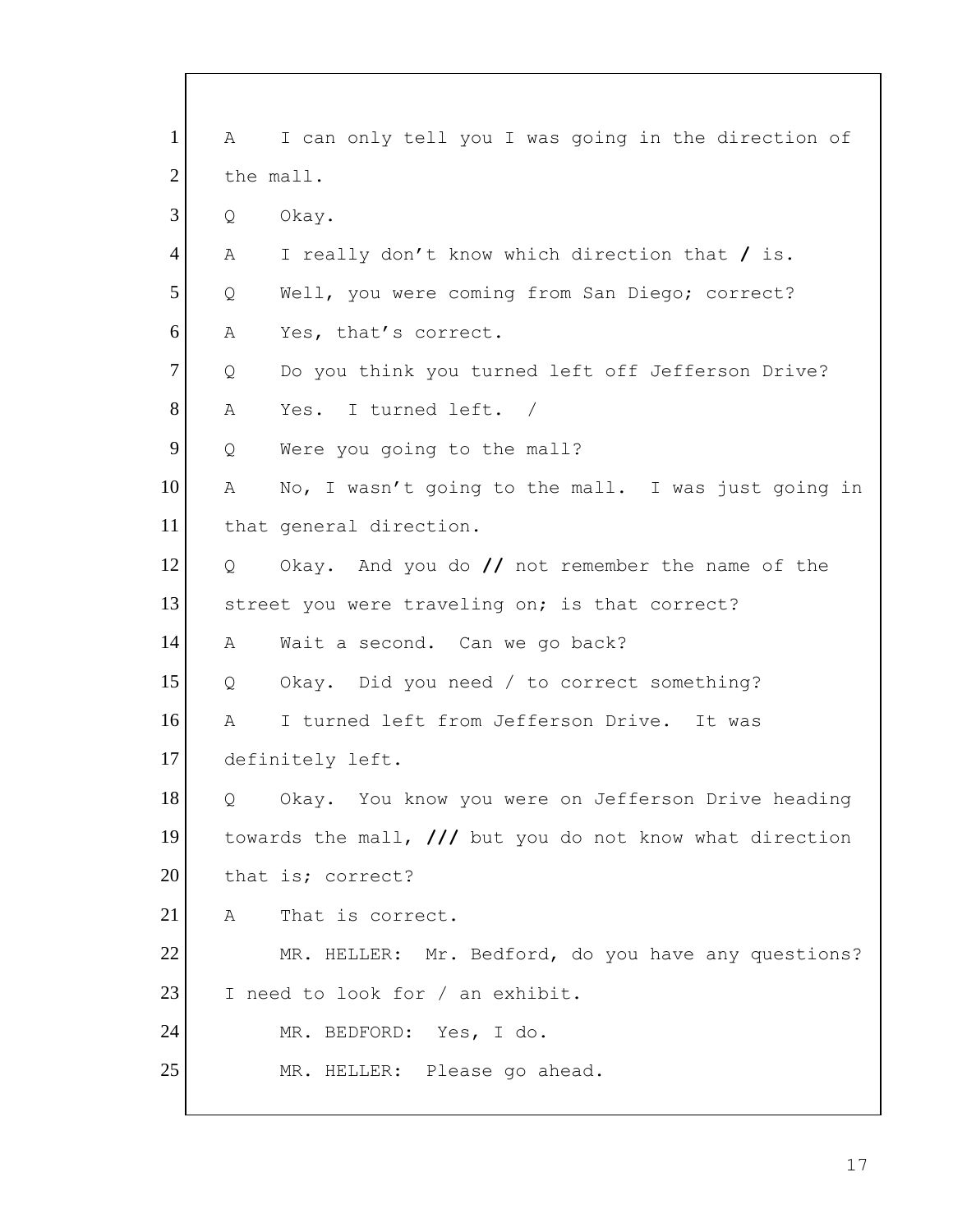1 EXAMINATION BY MR. BEDFORD  $2$  Q Okay. At some point in time, you turned left off of 3 Jefferson Drive heading toward the mall; **/\*7** correct? 4 A Yes. No, wait. I was going in that direction, but 5 I wasn't going to the mall. 6 Q That's right. You were going to your daughter's / 7 house first; is that correct? 8 A Yes, that's correct. 9 Q What street did you turn onto from Jefferson? 10 A I can't remember the name of it, but it **/** is where 11 the bicycle ran into me. 12 Q All right. And did you ever attempt a right-hand 13 turn to head back towards the mall? 14 MS. SIMMS: Objection. / Vaque and ambiguous. 15 THE WITNESS: What do you mean? 16 MS. SIMMS: Hold on. 17 Vague and ambiguous as to time. 18 | Q BY MR. BEDFORD: At any point in time before the 19 collision occurred, did **//** you attempt a right-hand turn? 20 A Well, it wasn't before the collision. It was right 21 when it happened. 22 Q Let me step back. 23 After you turned / left off of Jefferson Drive, what 24 subsequently happened? 25 A Well, I was traveling towards the right because I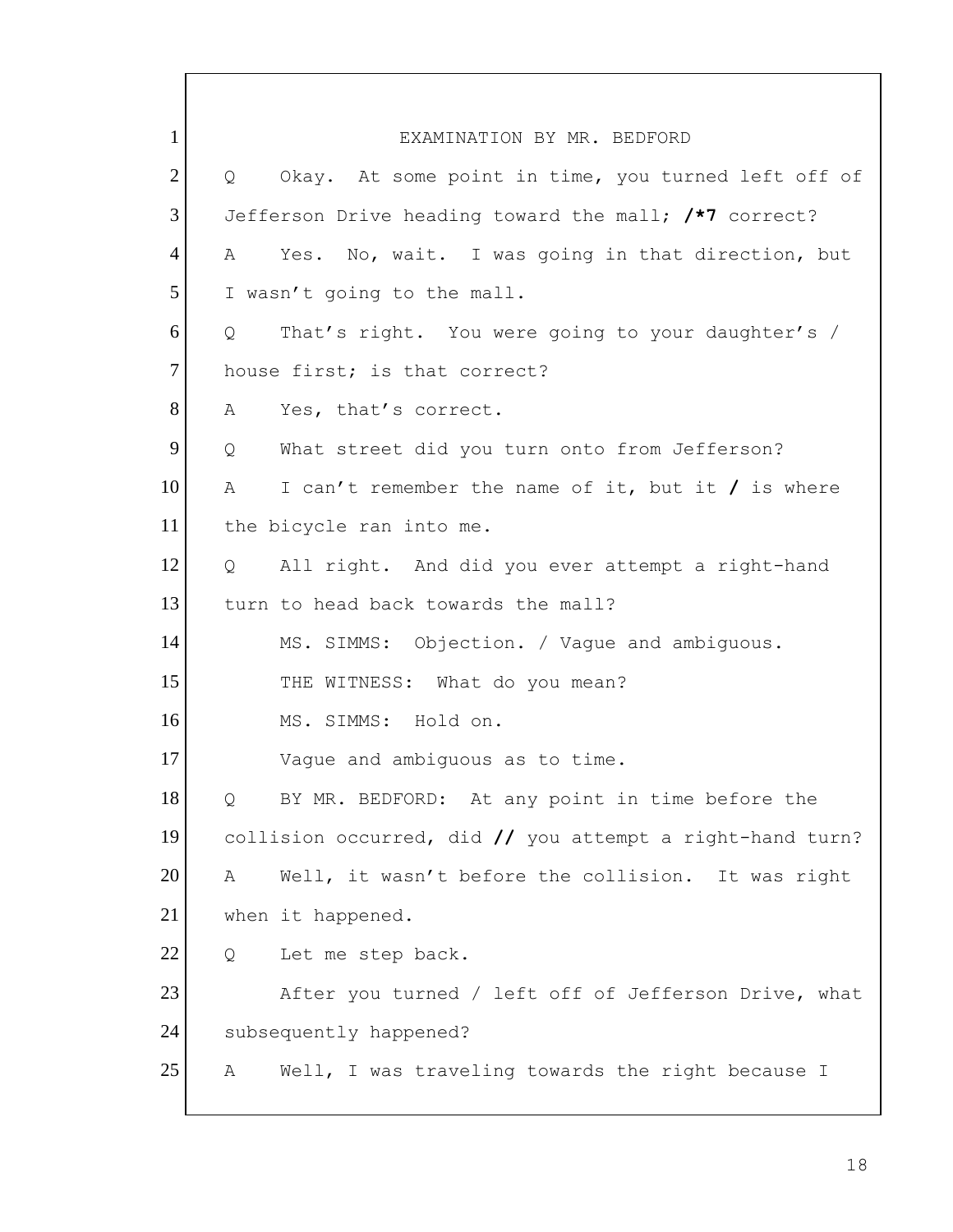|                   | have to turn right to get to my /// daughter's house.   |
|-------------------|---------------------------------------------------------|
| $Q \qquad \qquad$ | So you have to turn right off of whatever street you    |
|                   | are on in order to get to your daughter's residence; is |
|                   | that / $correct?$                                       |
| A                 | Yes, it is.                                             |
| Q                 | Why not just go straight on Jefferson Drive and just    |
|                   | turn right?                                             |
|                   | MS. SIMMS: Objection. Argumentative.                    |
|                   | Go ahead and answer.                                    |
|                   | THE WITNESS: I am used /*8 to that. I always take       |
|                   | the same route.                                         |
|                   | Q BY MR. BEDFORD: Is there a particular reason why      |
|                   | you do that?                                            |
| Α                 | No. It's only habit.                                    |
| $Q_{\rm c}$       | All right. You just / prefer that route; is that        |
|                   | your testimony?                                         |
| A                 | I just want to avoid the traffic.                       |
| Q                 | All right. And can you characterize the roadway         |
|                   | that you turned $/$ left onto?                          |
| Α                 | What do you mean, sir? I don't understand.              |
| Q                 | How many lanes are on that roadway?                     |
| Α                 | Two.                                                    |
|                   |                                                         |
| Q                 | And which lane did you occupy?                          |
| Α                 | I / was in the right lane.                              |
|                   |                                                         |

 $\mathsf{l}$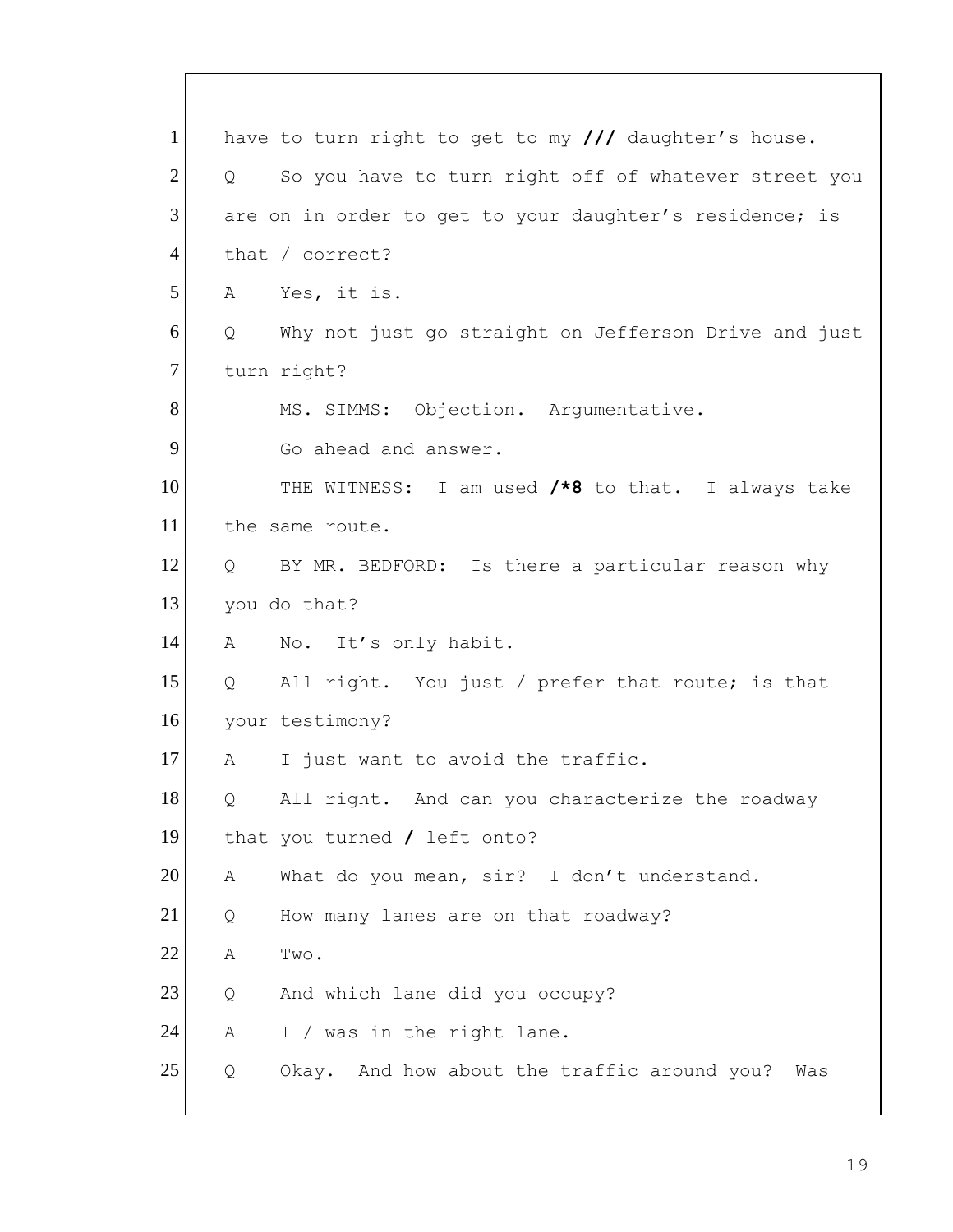| $\mathbf{1}$   | there any traffic around you?                                       |
|----------------|---------------------------------------------------------------------|
| $\overline{2}$ | No.<br>Α                                                            |
| 3              | Okay. You were the only $\prime\prime$ vehicle on that roadway<br>Q |
| $\overline{4}$ | at that moment in time; is that correct?                            |
| 5              | MS. SIMMS: Objection. What point in time?                           |
| 6              | MR. BEDFORD: At the time she turned onto the                        |
| $\tau$         | roadway. /                                                          |
| 8              | MR. HELLER: Maybe you could just rephrase the                       |
| 9              | question.                                                           |
| 10             | Q BY MR. BEDFORD: Immediately after you made your                   |
| 11             | turn, is it true that you saw no other traffic on the               |
| 12             | road /// around you?                                                |
| 13             | Yes, that's correct. I was the only car there.<br>A                 |
| 14             | How long were you in the right-hand lane before the<br>Q            |
| 15             | collision happened?                                                 |
| 16             | It / was almost at the same time. It happened so<br>$\mathbb A$     |
| 17             | fast.                                                               |
| 18             | Did you have an opportunity to see the bicycle at<br>Q              |
| 19             | any point before the collision? /*9                                 |
| 20             | I had no idea where the bicycle came from.<br>Α<br>No.              |
| 21             | What was the first thing that made you aware that<br>Q              |
| 22             | an accident had happened?                                           |
| 23             | Well, $/$ when he actually hit the side of my<br>А                  |
| 24             | vehicle. He ran right into it.                                      |
| 25             | And did you hear anything?<br>Q                                     |
|                |                                                                     |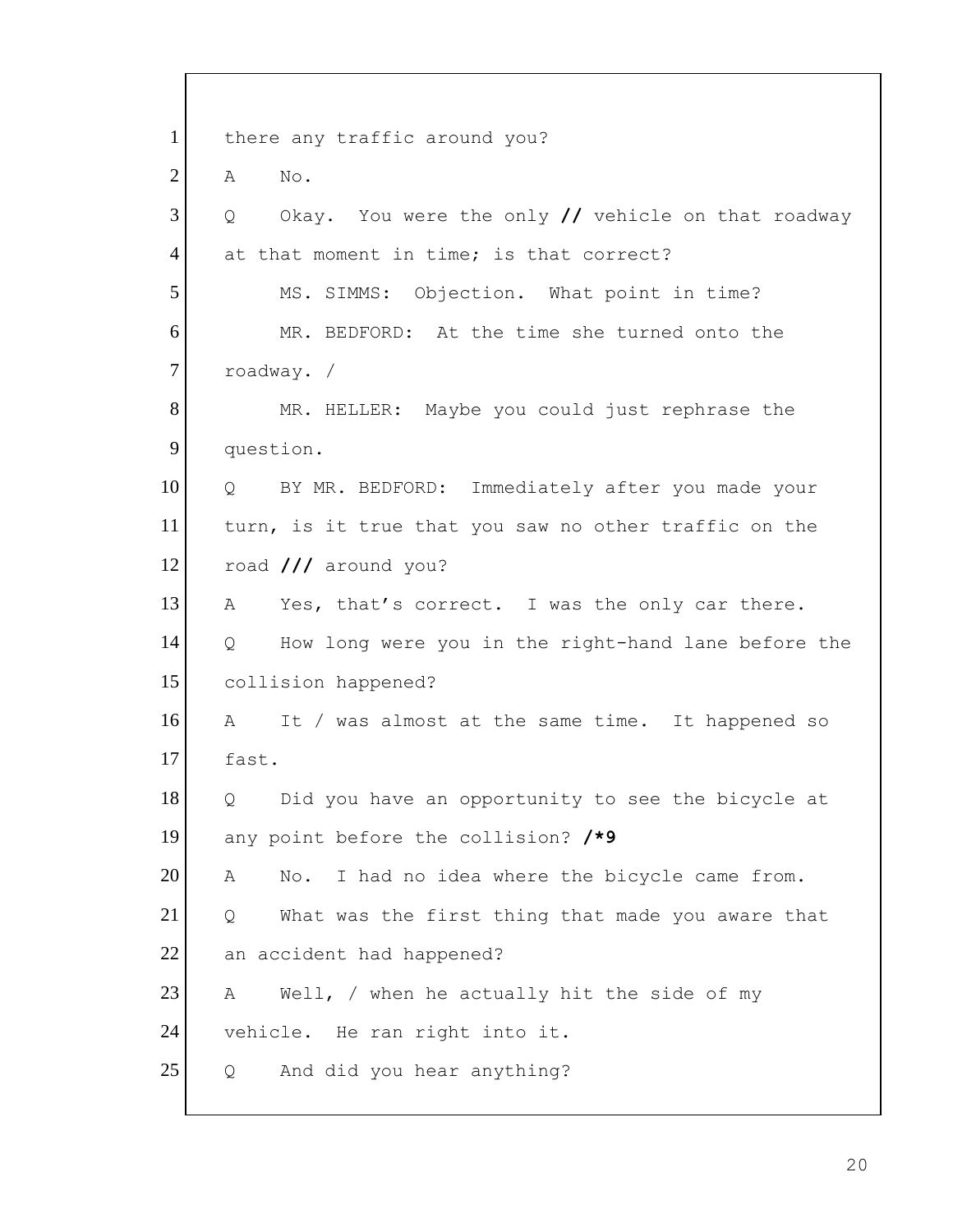| $\mathbf{1}$   | Α           | Yes. I heard an awful noise / from the side.                        |
|----------------|-------------|---------------------------------------------------------------------|
| $\overline{2}$ | Q           | And you said earlier it was the passenger side of                   |
| 3              |             | your vehicle; is that right?                                        |
| $\overline{4}$ | Α           | Yes.                                                                |
| 5              | Q           | Was it near the rear passenger / door?                              |
| 6              | $\mathbb A$ | No, sir. It was even back farther. It was the                       |
| $\tau$         |             | very tail end of my vehicle.                                        |
| 8              | Q           | At the time of the collision, what kind $\frac{1}{\sqrt{2}}$ of car |
| 9              |             | were you driving?                                                   |
| 10             | A           | I have a Ford Escort.                                               |
| 11             | Q           | Do you still have that same vehicle?                                |
| 12             | Α           | Yes, I do.                                                          |
| 13             | Q           | Am I correct in assuming / you had the damage                       |
| 14             |             | repaired?                                                           |
| 15             |             | MR. HELLER: Objection. Assumes facts not in                         |
| 16             | evidence.   |                                                                     |
| 17             |             | MR. BEDFORD: I am getting ahead of myself. I will                   |
| 18             |             | go back and clean it up. ///                                        |
| 19             |             | MR. HELLER: Thank you, Counsel.                                     |
| 20             | Q           | BY MR. BEDFORD: What year is your Ford Escort,                      |
| 21             |             | Ms. Brown?                                                          |
| 22             | Α           | It's a 2013.                                                        |
| 23             | Q           | Did your vehicle sustain any damage as a result /                   |
| 24             |             | of the collision with the bicycle?                                  |
| 25             | Α           | Oh, yes, sir. The back end was all messed up.                       |
|                |             |                                                                     |